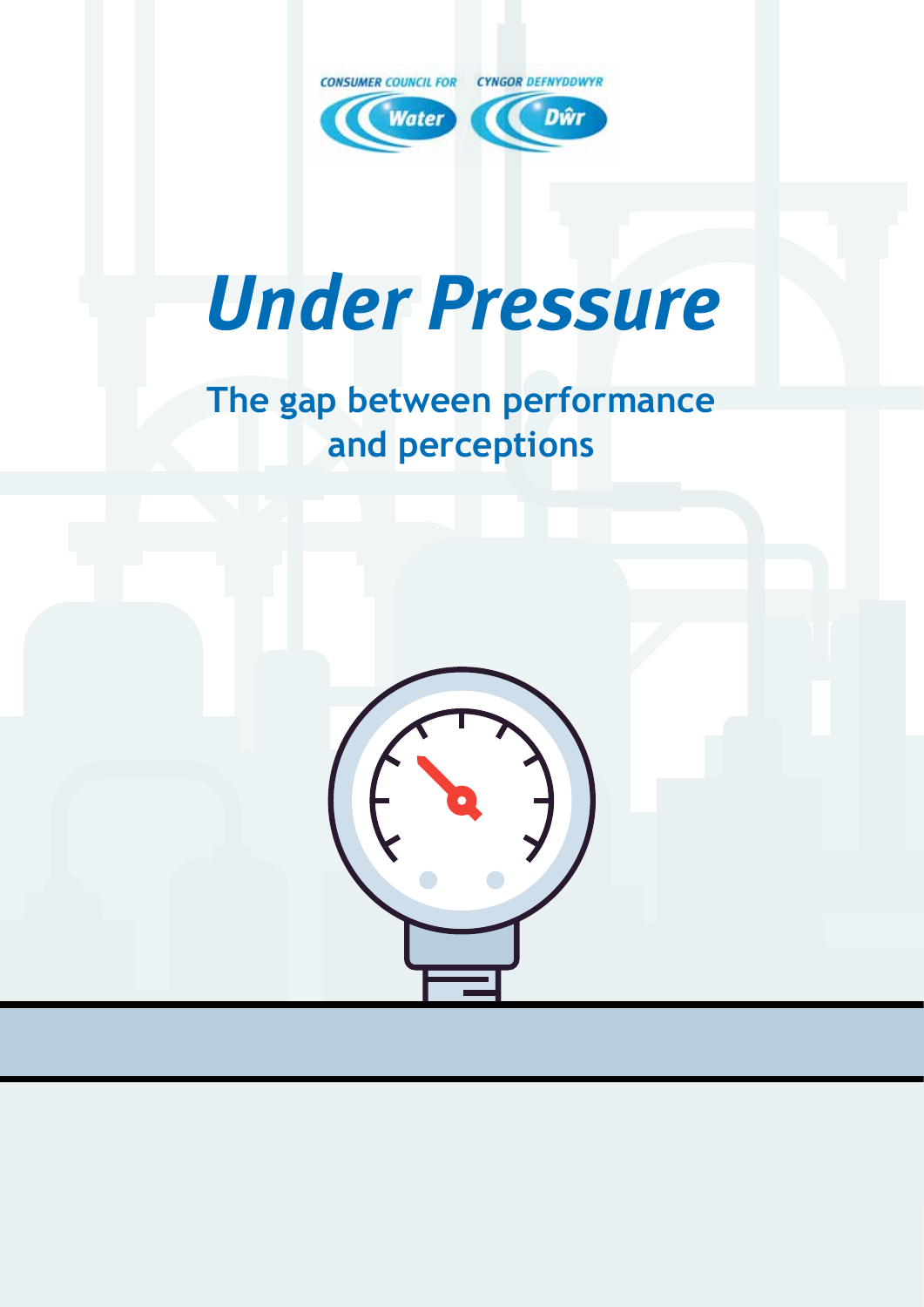#### *Introduction*

In this context, we were interested to see if poor performance in relation to how these services are delivered or significant service failures could be why customer satisfaction is not improving and also consider how satisfaction with services could be improved.

Customers tell us that their overall satisfaction with their water and sewerage services is high (92% and 88% respectively) and this has been a stable trend in our Water Matters tracking survey since 2011. Since privatisation, there has been over £140 billion<sup>1</sup> of capital investment in water and wastewater services and environmental improvements and key metrics. This investment has benefited current consumers and will benefit consumers in the future.

To assist with this analysis, we used data from our [Water Matters](https://www.ccwater.org.uk/research/water-matters-household-customers-views-of-their-water-and-sewerage-services-2017/)  [research](https://www.ccwater.org.uk/research/water-matters-household-customers-views-of-their-water-and-sewerage-services-2017/) with household customers and information that we collect from water companies and publish in our [Water, water everywhere? report.](https://www.ccwater.org.uk/wp-content/uploads/2018/08/Water-water-everywhere-delivering-resilient-water-and-waste-water-services-2017-18.pdf)

We have drilled down into the information that is available to us relating to customer satisfaction and how companies are actually performing in terms of leakage, supply interruptions, bill levels and sewer flooding (internal and external). We wanted to see if customers had a lower satisfaction with their services where a company had lower levels of performance in customer-facing areas. This analysis has been based on what can be read across from Water Matters to standard relevant performance measures that we capture, although we acknowledge that companies' performance commitments are much wider, they cannot all be directly compared to the information we collect in Water Matters.

#### *Satisfaction with service and actual performance*

The graphic below shows that, in general, there is little correlation between consumers' satisfaction with service and actual performance or bill levels. Only a moderate correlation was seen for satisfaction with water services and bill level. Weak correlations were seen for water services with supply interruptions and average water consumption. There is also a weak correlation between satisfaction with sewerage services and internal sewer flooding.

Table one: Level of correlation between satisfaction with services and performance data

#### *PERFORMANCE INDICATOR CORRELATION COEFFICIENT2 STRENGTH OF RELATIONSHIP*

**Water services**

| Average water bill        | 0.513 | Moderate       |  |
|---------------------------|-------|----------------|--|
| Leakage                   | 0.060 | No correlation |  |
| Supply interruptions      | 0.343 | <b>Weak</b>    |  |
| Average water consumption | 0.439 | <b>Weak</b>    |  |
| <b>Sewerage services</b>  |       |                |  |
| Average sewerage bill     | 0.180 | No correlation |  |
| <b>External flooding</b>  | 0.086 | No correlation |  |
| Internal flooding         | 0.320 | <b>Weak</b>    |  |

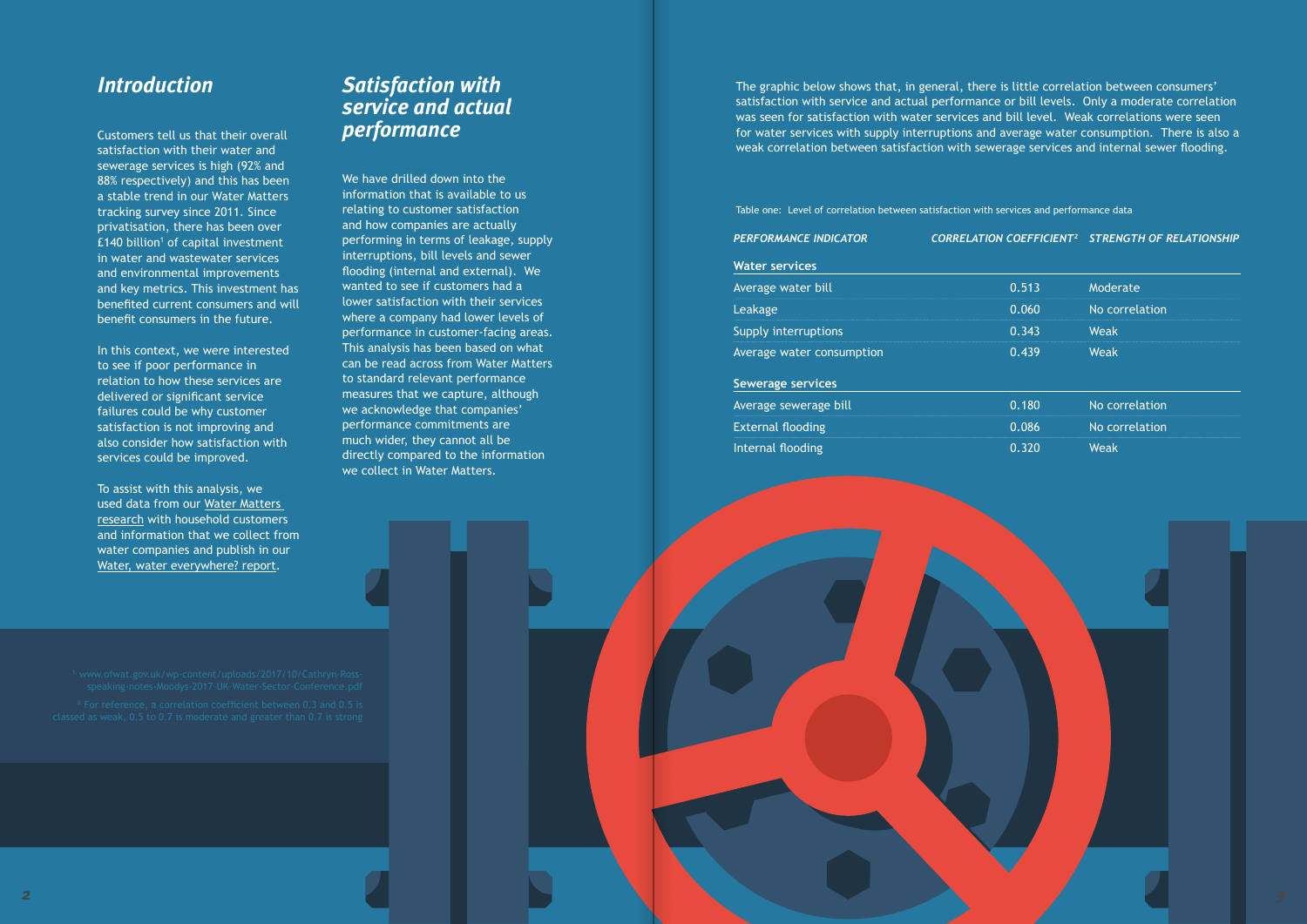### *Why doesn't customer perception reflect actual performance?*

There are a number of reasons we think that actual performance is not reflected in customer satisfaction, these include:

- Our Water Matters research does not target customers who have experienced a service failure, and so the numbers of customers within the sample may be limited, particularly for low incidence types of service failures like sewer flooding. However, 18% of those surveyed in Water Matters had contacted their water company in the previous 12 months, and around half of these contacts were about an operational issue.
- Customers may not be seeing or experiencing these failures, for example leakage that is not visible, or supply interruptions taking place at night or when customers are at work, but performance measurements include everything in the round.
- The Water Matters survey encourages customers to think about a wide range of aspects of service and their experiences. When service is evaluated, some attitudinal drivers start to come into play, such as value for money and likelihood to recommend. Perceptions of services are much more complex than the actual delivery of the services. We'll look at key drivers for satisfaction in more detail in the next section.

For water services over the last five years, satisfaction with water pressure and trust have been the two most influential factors linked to overall satisfaction with water services. Other, slightly less influential drivers include hardness/ softness, taste and smell and the Net Promotor Score (NPS)<sup>3</sup>.

Why does satisfaction with water services have a moderate link to bill prices but sewerage services don't? This may be because customers are more likely to notice their day to day contact with their water service (rather than their sewerage service) and so it is easier for them to relate the water service that they get to the overall price that they pay. We think that most people, if asked, would struggle to say how much they paid for water and for sewerage individually, so Water Matters finds that satisfaction with water and with sewerage services is generally linked to satisfaction with value for money of each.

#### *Drivers of satisfaction*

If actual performance of the companies isn't fully reflected in overall perceived performance, what is driving overall satisfaction? To explain this, we will need to look at satisfaction data in Water Matters for water and sewerage services separately.

> <sup>3.</sup> Customers were asked hypothetically how likely they would be to recommend their water/water and sewerage company to friends or family. Those giving scores of 0 to 6 are classified as Detractors, 7 to 8 Passives and 9 to 10 as Promoters. An overall Net Promoter Score (NPS) is arrived at by subtracting the proportion of Detractors from the proportion of Promoters. The score can range from -100 to +100.

Because water is a tangible service, people can relate to questions about things like water pressure, taste, hardness/softness as they have frequent, direct experience of this every day. Satisfaction with water services are related to the service itself, with water pressure the most influential of these.

We see a different story for sewerage services with NPS/likelihood to recommend and value for money i.e. attitudes, rather than aspects of sewerage service, being the most active drivers of satisfaction with service over the years.

This is understandable as sewerage services are much less visible than water – they happen around people, and it's on the rare occasion when something goes wrong that they are 'felt'. This seems to mean that when it comes to drivers of satisfaction with sewerage services, unless someone has been unfortunate enough to experience service failure, satisfaction is more closely linked to attitudes than aspects of sewerage services themselves. These attitudes – whether positive or negative – could be linked to wider experiences of services.

For water services, satisfaction is driven by the actual service and linked with attitudes, but for sewerage services, we can see that satisfaction is largely being driven by attitudinal factors. This means that companies need to look wider than service levels to increase the satisfaction of their customers.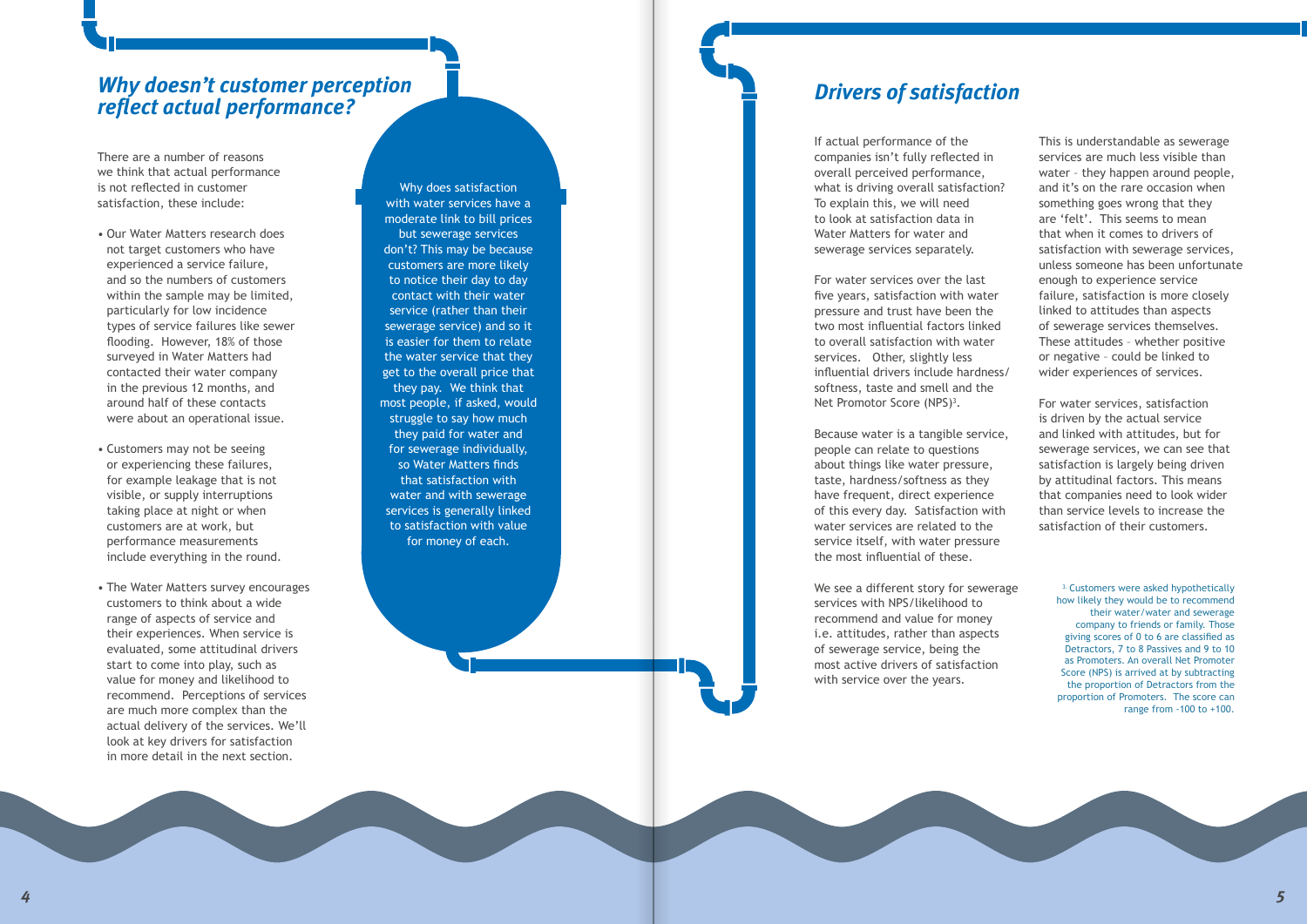### *What this means for the water industry*

The industry has to provide both an excellent service and manage their customers' perceptions of services. The two are not necessarily linked unless a customer has directly experienced a service failure and the company's response to this. As we know with water and sewerage services, very few customers experience service failures.

In fact, this isn't an uncommon situation and is seen across many other industries with low levels of service failures. Customer satisfaction is affected by customers' expectations and perceived service quality, where actual experience of service problems is limited.

> *Customer satisfaction is affected by customers' expectations and perceived service quality, where actual experience of service problems is limited.*

This is explained by the [ServQual](https://www.toolshero.com/quality-management/servqual-model/)  [model](https://www.toolshero.com/quality-management/servqual-model/) which outlines that customer perceptions relate to:

- Expected service which is driven by personal needs, word of mouth and past experiences; and
- Perceived service which is driven by company communications as well as actual service delivery.

Satisfaction will decrease when the perceived service does not match the expected service and this is known as the 'satisfaction gap'.

The attitudinal drivers of satisfaction that we have discussed above (value for money, trust, NPS) are likely to impact customers 'expected service'. This can be driven by word of mouth as much as customers' own past experiences. We would also expect that those customers who are currently receiving low or fluctuating water pressure have a more negative view of perceived service. This could lead to a 'satisfaction gap' due to unmet expectations if they used to receive better pressure, or know that friends and family do.

The model highlights that company communications also play an important role in informing customers about the service that they are provided with, which in turn could help to drive satisfaction by showing the value of what companies provide. This isn't a new message for the industry, but reinforces our opinion that ongoing engagement with customers is vital - not just as part of the price review process, but for business as usual.

One of the challenges for the industry is to innovate in their customer communications to create information and messages that make a difference to consumers, while exploiting all of the communication channels that are available to companies. But they also need to understand the customer base and how communication needs may differ across segments.

### *Spotlight on water pressure*

We were particularly interested in the finding that water pressure has such a big influence on customers' overall satisfaction with water services, so we considered the implications of this.

Key drivers analysis of Water Matters data\* shows that over the last five years, out of the six aspects of water service which customers are asked for views on, water pressure is the most influential aspect when it comes to both satisfaction and dissatisfaction with the overall water service. This means that it is an important issue and that ongoing problems can lead to discontent. Overall satisfaction with water pressure last year was 87%, meaning some customers were still not getting the service that they expect.

Only 4% of the complaints that we receive relate to water pressure, which poses the question – if this is so important to customers' satisfaction, why aren't we hearing more discontent about it? One reason may be that water pressure issues may be long standing, and that the customer has had to 'learn to live with the problem'.

The importance of water pressure should also be considered as companies make plans to substantially reduce leakage levels over the next few years. With some customers already feeling that their water pressure is not adequate, pressure management for leakage prevention needs to consider the impact on customers and how this could lead to an overall reduction in satisfaction.

This will be something that companies will have to consider over the coming years, which may not have been recognised by the whole industry given that just half of suppliers have a performance commitment relating to pressure in the next price review.

*\* Water Matters asks customers satisfaction on safety of tap water, reliability, colour and appearance, hardness/softness and taste and smell as well as water pressure, and so the key drivers analysis considers all of these aspects.*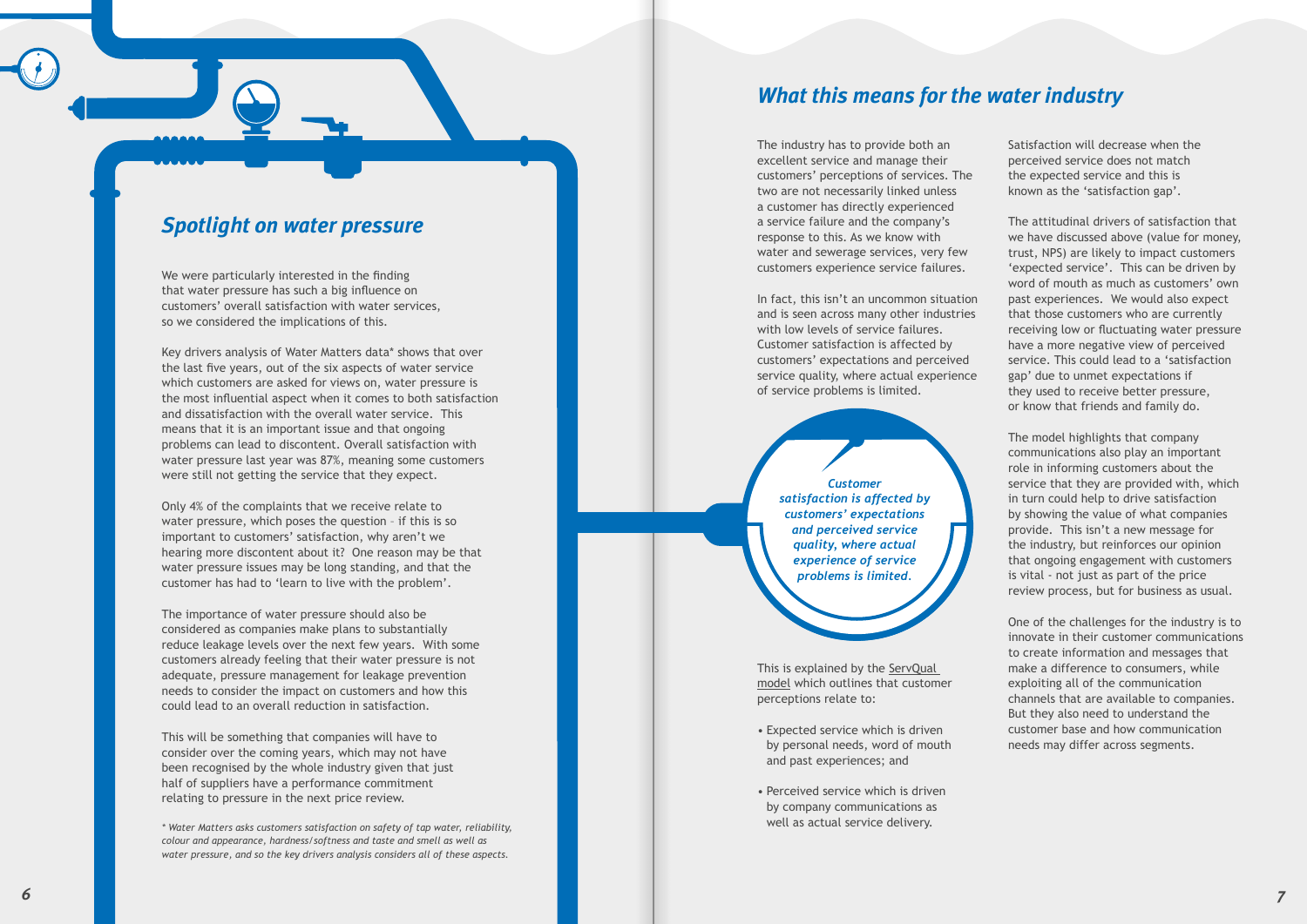#### *Conclusions*

The correlation between customer satisfaction and actual service performance is weak. However, there are reasons why this may be the case:

- Many of the customers that we survey in Water Matters will not have experienced a service failure as these are relatively low incidence. Therefore, the results will tend to reflect the views of customers that have not experienced a problem; and
- Some service failures may be invisible to customers (e.g. leaks), although they are captured in service performance data.

When we looked into our Water Matters data more closely, we uncovered that water pressure is an important consideration in the satisfaction of water services. As the industry takes positive steps to significantly reduce leakage, companies will need to ensure that water pressure management practices do not inconvenience customers.

Low or fluctuating pressure may be an issue that some customers have accepted as normal and choose not to actively complain. In some cases, they may have complained in the past but not had resolution and now just live with what they feel is a poor service.

Low or fluctuating pressure may be an issue that some customers have accepted as normal and choose not to actively complain. In some cases, they may have complained in the past but not had resolution and now just live with what they feel is a poor service.

Customers should not have to put up with what they consider to be an unsatisfactory service, as this inevitability has an effect on their overall satisfaction.

> In part, this will be addressed in the next price review period. All companies will have common performance commitments relating to service delivery, and the customer experience metric (C-MeX) will also focus on overall customer satisfaction. However, the regulator needs to ensure that the models are designed effectively and that the incentives are set at a level that will deliver both better services and engagement to boost perceptions of services and increase customer satisfaction.

We will continue to work closely with Ofwat during the pilot phase of C-MeX to make sure that the final design encourages the right behaviours from the industry and delivers better outcomes for customers.

For sewerage services, satisfaction is largely being driven by attitudinal factors such as NPS/likelihood to recommend and value for money. And so companies need to look wider than sewerage service levels to increase customers' satisfaction. Companies should also be working to increase awareness of this part of the service, so that customers can better understand what they are paying for, and the value of the service they are receiving.

In the absence of material service level failures, attitudinal influences play a large part in customer satisfaction. The ServQual model explains how company communications can help by explaining what these services are about, to help raise customers' views on the perceived service that they receive, which should in turn reduce the 'satisfaction gap'.

However, in an extreme case, the misalignment between service delivery and overall satisfaction could lead to companies with strong brand management scoring well on customer perceptions, while services are deteriorating or performance is comparatively poor. Therefore, companies need to be adequately incentivised to improve both satisfaction and service performance.

*9*